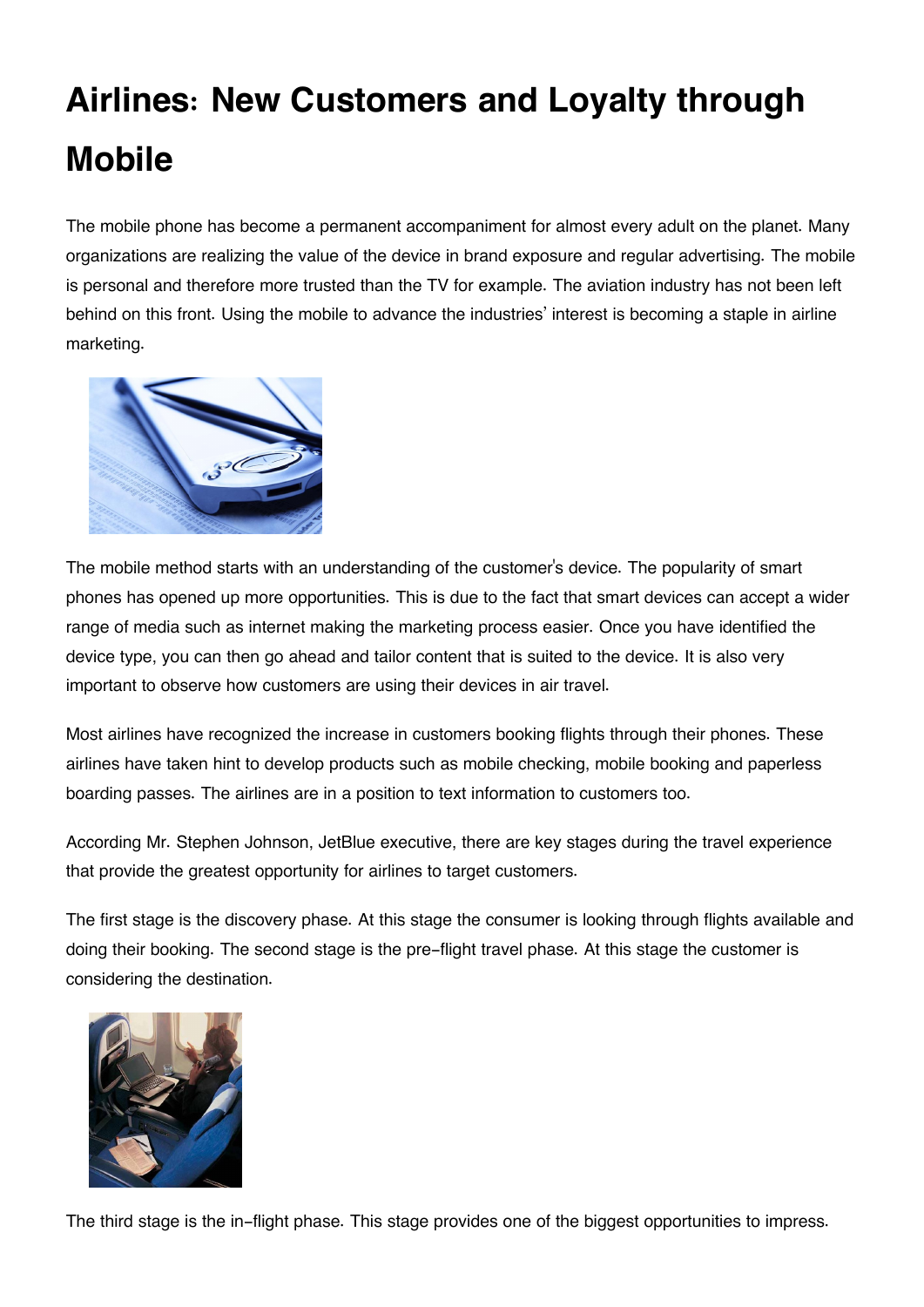This is because the customer has already chosen an airline. All that remains is delivering up to his expectations. At this stage most airlines will offer free Wi-Fi, meals and games to keep the customer happy. The last stage is the destination management stage. At this stage the airline is aiming at repeat booking from the customer.

Airlines need to be aware of the constantly changing technology. This ensures that their customers are able to reach them easily. The future will present more opportunities to interact and connect with customers through the mobile.

Today, any serious airline marketer should be well versed with location-based services, social media sharing, mobile apps, mobile payments, movement tracking, NFC and advanced push notifications among others.

The social media route is phenomenal considering that travel is a personal experience. There is a shift away from mobile optimized web pages towards mobile apps. Apps deliver more content and are more interactive. An airline has to understand what method serves it best.

Mobile commerce is thus growing fast. Airlines are fast embracing it. NFC, for example, presents huge opportunity for mobile commerce. Airlines need to be aware of these changes so that they can take advantage of them to improve customer experiences.



Any airline that seeks to incorporate mobile in its operations must craft a strong mobile strategy. The airline must recognize that mobile goes beyond apps. As Mr. Johnson said "An app is not a mobile strategy. It is an aspect of the mobile strategy." The airline mobile campaign must focus on building consumer relationship.

Airlines can run campaigns such as rewarding consumers who post messages about their travel experience with the airline on their social media page. This campaign takes advantage of the fact that customers will post about their travel experience anyway. Another approach involves partnering with a relevant organization such as Pandora to offer customers free nonstop music during their travel.

Companies in the aviation industry are upgrading their mobile campaign tools. There are many airlines that offer custom apps especially for android phones and iPhones. It is important to keep refreshing the content and delivering more value through those apps otherwise they get deleted. The mobile friendly site should be regularly updated too. The mobile marketing team must strive to deliver content that is